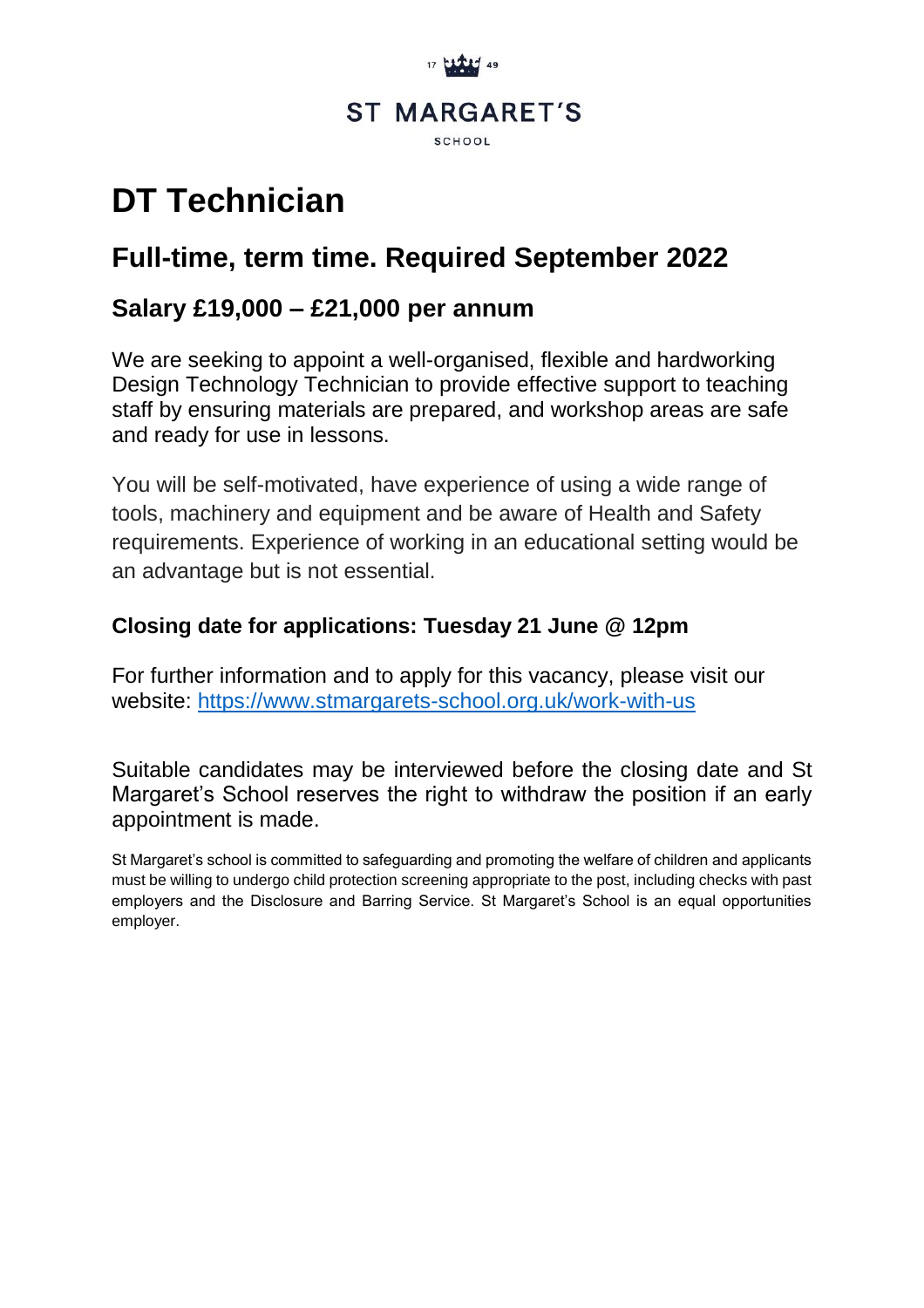

#### **SCHOOL**

#### **JOB DESCRIPTION FOR A FULL TIME DT TECHNICIAN Purpose**

To provide efficient and effective support to the teaching staff of the Technology Workshops by preparing materials ready for lessons and setting up power machinery, including our laser cutter, and practical workshops for lessons to providing students with a relevant and effective Design & Technology experience. To keep the workshop areas in a tidy safe condition and ready for use in accordance with the required standards.

#### **Duties and Responsibilities**

#### **Lesson Preparation and support**

- To prepare materials (metal, wood trades and other associated resistant materials) for classes of students using necessary power machinery, as requested by Technology teachers
- Setting up equipment and machinery for lessons as required
- To be able to read project details as supplied by the Technology Teachers and prepare materials to undertake the construction and as necessary produce a prototype.
- Be able to determine any technical difficulties with projects and give advice to the teachers
- To provide technical support to Technology teaching staff
- To manufacture teaching aids to support the teaching and learning
- To work alongside teachers in supporting the designing and making of products in lessons
- To work with individuals/small groups, as required by the teaching staff.
- To obtain quotations and order materials as instructed by Technology Teachers
- To assist with academic photocopying
- To perform additional duties as may reasonably be assigned to a technician<br>● Maintain stock levels of materials using record keeping using excel/ word pro
- Maintain stock levels of materials using record keeping using excel/ word processing

#### **Safety and maintenance of workshops**

- To ensure a high standard of safety and cleanliness in all learning areas within the workshops and associate technology areas
- To ensure the technician's workshop area is kept secure, clean, tidy and free from all hazards.
- To keep sinks/ benches clean; keep stock areas and resource/equipment /tool cupboards clean, tidy and in good order
- To ensure all tooling is returned at the end of the lessons.
- To control and store safely all chemicals, flammables, used in the workshop areas and ensuring that current Health & Safety, COSHH regulations are adhered to.
- To ensure each teaching area is locked and secure when not in use, and all power is turned off where appropriate, (machinery and supply to workshops).
- To carry out daily visual checks of all machinery/appliances, before being used by students.
- Maintain and replace blades, sanding disk etc and make adjustments of power machines (ie band saws, lathes, circular saw, grinders, sanders etc).
- Maintenance and sharpening of all hand tools.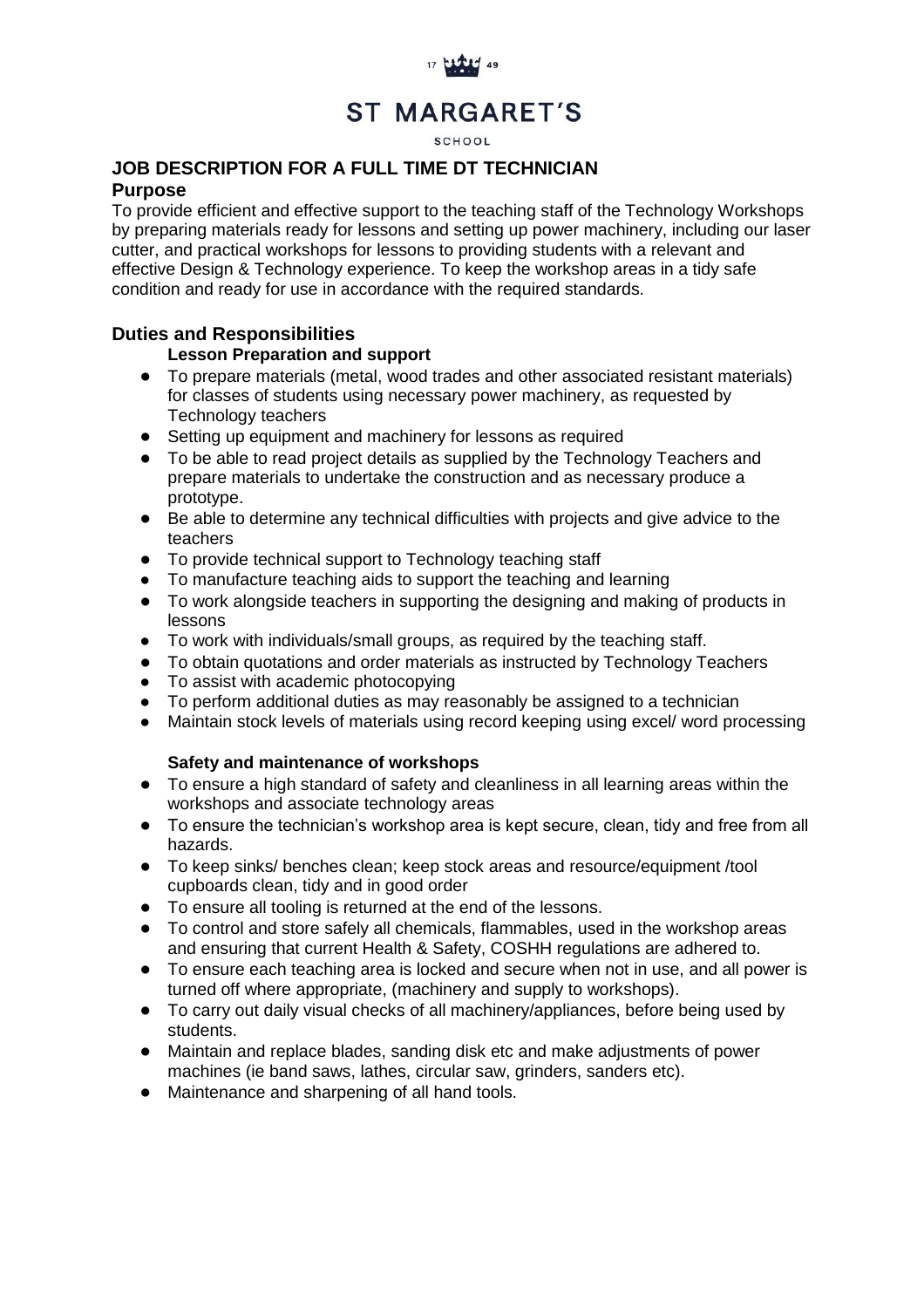

#### SCHOOL

- Maintain equipment, machinery to recognised standards and communicate faults/concerns to the Estates and Operations Manager for the problem to be solved.
- Establish daily, weekly and termly routines for the safe use of workshops and machinery, including cleaning LEV equipment, oiling bearings etc
- To complete any appropriate records or documentation as required by the Estates and Operations Manager to comply with necessary statutory requirements.
- Attend all health and safety training courses as determined by the management of the school and undertake any training, which will enhance duties
- To be aware of First Aid procedures and administer when necessary.
- Promote safeguarding of children and follow the schools safeguarding policy
- Liaise with external contractors regarding the repair of equipment and book training if required for new machine/software.

#### **Other Duties:**

- To assist staff in the production and updating of displays within Technology area
- To assist in the organisation and preparation of displays for open evenings and other school events within the Technology areas.
- Working collaboratively and co-operatively with all other colleagues.

#### **Desirable:**

- To ensure that food technology rooms and storage areas are kept clean and hygienic in accordance with health and safety requirements.
- To prepare ingredients for classes of students, as requested by Technology teachers
- Maintain stock levels of food and consumables using record keeping using excel/ word processing